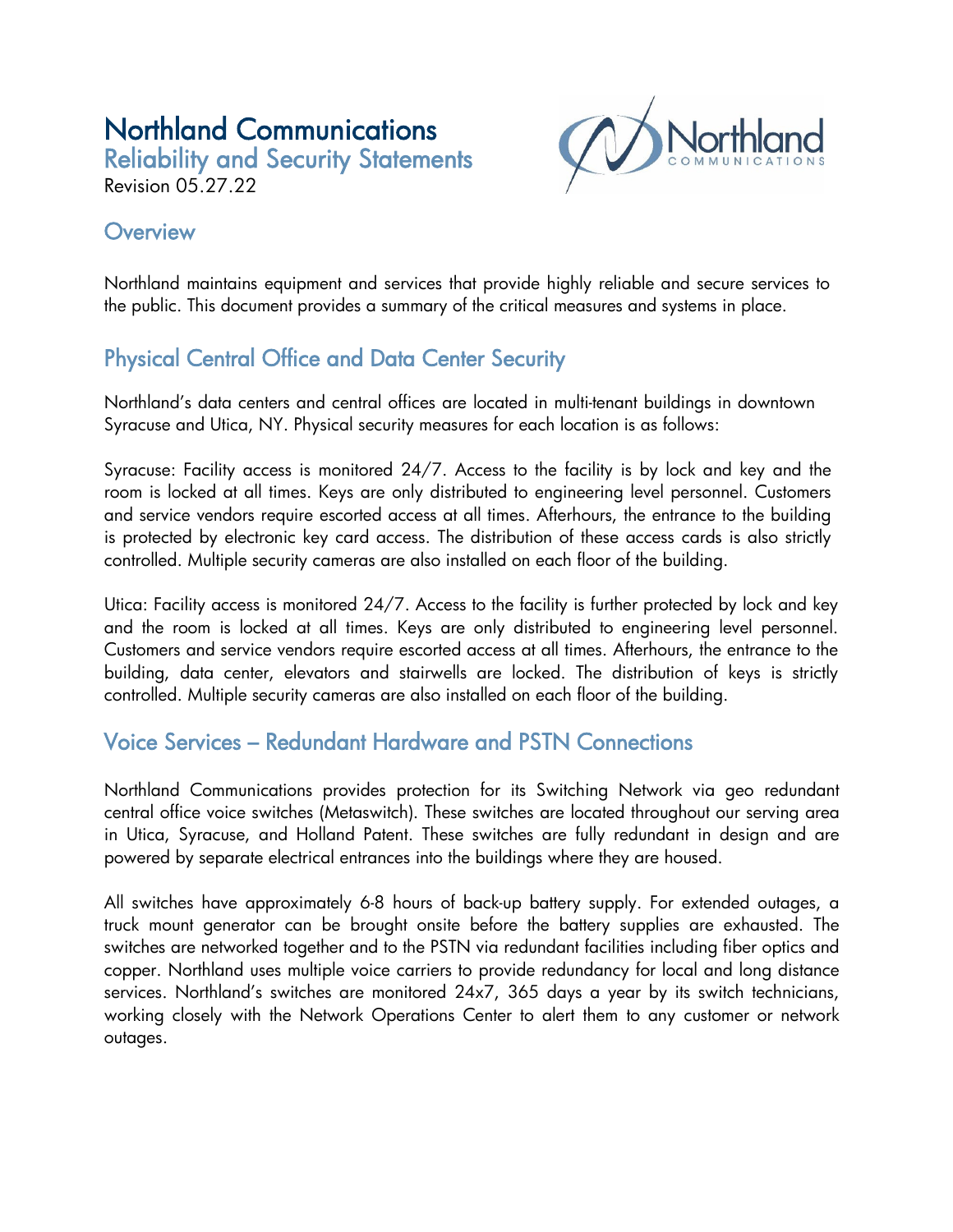#### Internet Services - Bandwidth Reliability

Northland connects with multiple upstream providers. Northland's Internet connections are multihomed, balanced and redundant, with separate network facilities over different carrier networks to different Tier 1 providers. Northland's core routers are fully redundant with dual power supplies and multiple hot standby controller cards in each city. Northland also maintain an inventory of replacement parts for all core and distribution network systems. All network equipment is attached to Northland's CO battery systems.

Northland's bandwidth to the Internet is continuously monitored and calculated for the short/long term. Additional connections are made to the Internet before Northland needs them.

#### Internet Services - Network and Server Security Statement

Northland's computing services network and web hosting platforms are protected by multiple layers of security. Individual servers and groups of servers are protected by multiple software and hardware-based firewalls. Northland manages access down to the individual file level based on user accounts stored with "one way" encrypted passwords. The administration of Northland's systems is only permitted through certain monitored and protected key systems and only via encrypted connections.

All Northland's servers, with the exception of servers provided by customers or purchased as cloud-based servers, are automatically backed up every 24 hours to archival disk storage. Finally, Northland utilizes a variety of monitoring systems that provide intrusion detection, real-time/trend observation and statistical usage information that is used to monitor, track and block activity and to collect/recover evidence during and after an attempt to breach security.

For web hosting customers that wish to provide secure communications to the Internet, Northland can optionally provide SSL (Secure Socket Layer) services. As an Internet standard, SSL encryption technology enables companies to encrypt online transactions, secure corporate Intranet and authenticate their web sites.

#### Internet Services - Server Network Reliability

The Northland Communications Web Hosting, Email and DNS Server network consists of several high-end servers designed to provide continuous service. The most critical reliability features include RAID 5 disk arrays (locally attached or though SAN), dual gigabit/meshed switching environment, dual power supplies and equipment from top grade manufacturers. Northland's servers operate continuously, usually up to 300 days or more at a time with occasional brief maintenance procedures that are scheduled at off-peak hours. All Northland's servers are automatically backed up every 24 hours to a staged disk array (for rapid recovery) and then to archival disk. Northland's "clustered" network design permits Northland to quickly rebuild or transfer the operation of any network server to a new or existing server. This provides the minimum downtime in the worst situations.